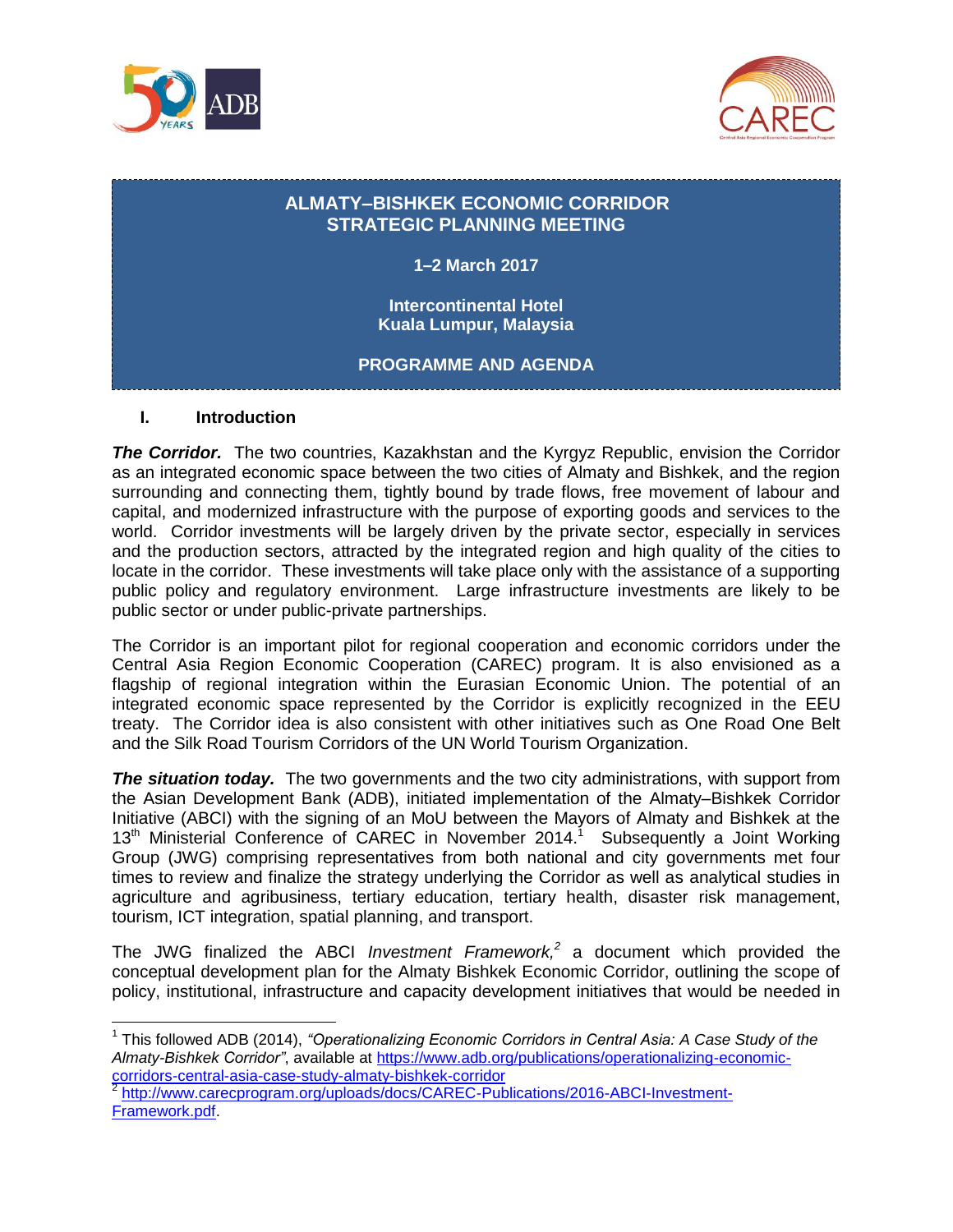the prioritized sectors. In September 2016, the high-level Steering Committee for ABCI endorsed the *Investment framework*, which was subsequently presented to the 15<sup>th</sup> Ministerial Conference of CAREC in October 2016*.* 

*Making the Corridor come alive.* The Steering Committee requested, as the next step, that a detailed *Implementation Plan* (IP) be formulated with a view to:

- *Purpose 1:* further develop the design and scope of policy initiatives and reforms necessary to generate the private investment response;
- *Purpose 2:* formulate the appropriate sequencing of supporting public investments, policy reforms and other initiatives across different sectors and within sectors;
- Purpose 3*:* identify coordination needs for overcoming regulatory obstacles to integration and investments;
- *Purpose 4:* strengthen harmonization of ABEC development with national plans and policy initiatives already envisaged under Eurasian Economic Union institutions;
- *Purpose 5:* develop detailed blueprint for the longer-term institutional arrangements for governance and management of ABEC development program;
- **Purpose 6***:* identify and develop financing sources, both public and private, for ABEC development; and consider the role of development partners; and
- **Purpose 7***:* advance the concept and design of the priority set of initial investment projects, the implementation of which may be started even as the detailed IP is being formulated;

The Steering Committee agreed that the ABEC *Implementation Plan* should be completed by late 2017.

*Managing the Corridor.* The IF also proposed a two-tier institutional structure to guide, manage and implement the development of the ABEC.

At the highest level, it proposed *a Supreme Corridor Authority* to provide overall guidance, approve multi-year work programs and budgets, inter-government coordination and fast tracking of projects.

At an operational level, the IF proposed a *Corridor Development Authority* comprising vice ministers and deputy Akims of oblasts and the two cities comprising the ABEC region.

Based on subsequent discussions between the two countries and also with the ADB, both countries are establishing institutional structures for ABEC building on existing processes for bilateral cooperation and coordination supplemented by other arrangements as needed. The existing proposal is for the countries to use the Intergovernmental Council at the level of Prime Ministers as the apex political process, combined with the establishment of national subcommittees for ABEC in each country to support the apex coordination.

These arrangements would be reviewed in the light of experience and would be strengthened as the work requirements rise in the course of implementing development of the ABEC.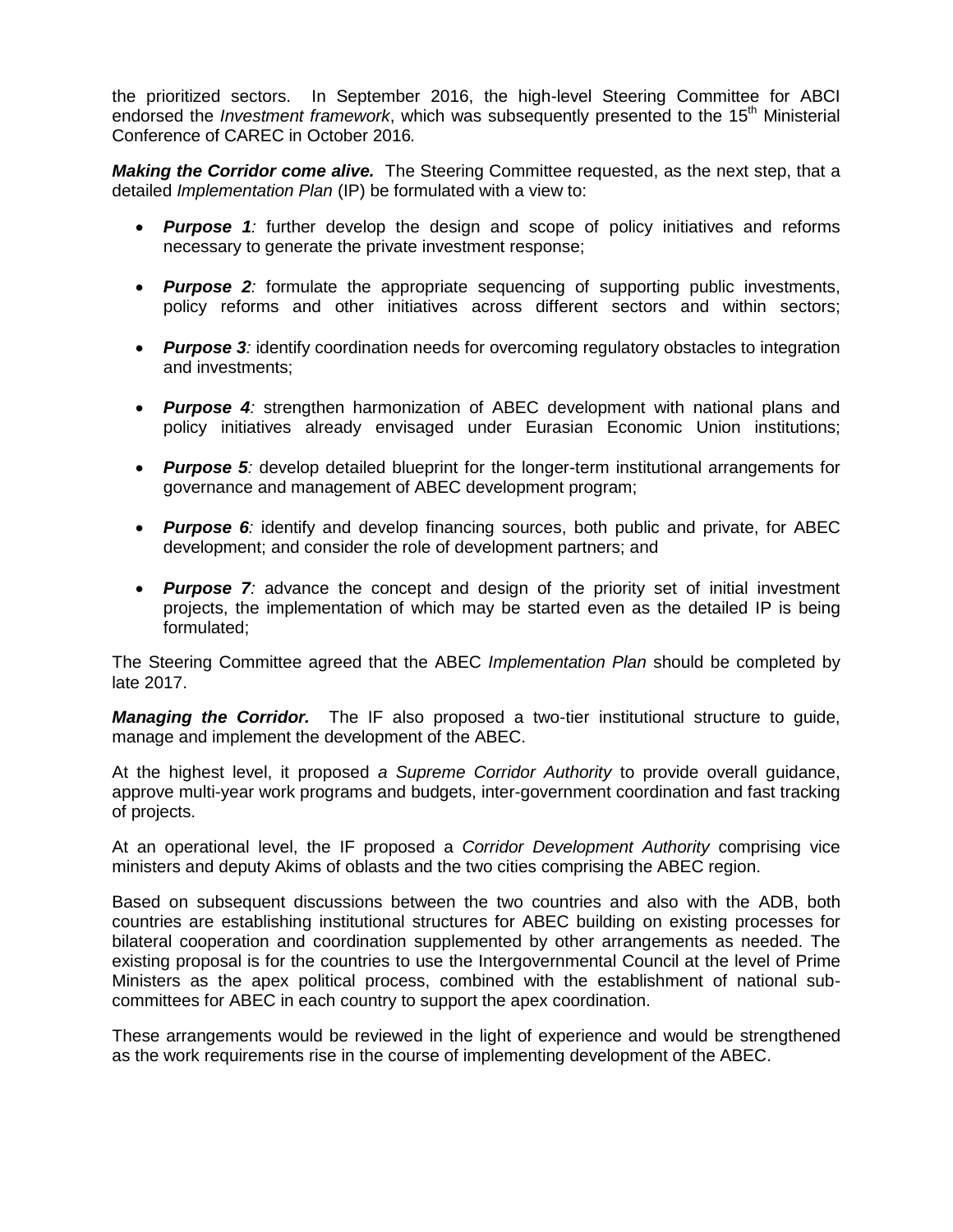## **II. Objectives of the Strategic Planning Meeting (SPM)**

Two fundamental objectives underlie the SPM: (i) to provide strategic direction to the work of the Corridor; and (ii) to develop priority areas and a set of plans for project work to be undertaken over 2017–18. In fulfilling these objectives, the SPM will ensure the optimum deployment of teams from Kazakhstan and the Kyrgyz republic, supported by the ADB and other development partners.

#### *Strategic direction*

- i. Formulate the content of the *Implementation Plan;* and agree on work plan and responsibilities across the teams from the two countries and cities, supported by the ADB, for developing the *Implementation Plan*;<sup>3</sup> and
- ii. Conceptualize the preliminary design for the institutional arrangements for managing and implementing ABEC development in 2017 and beyond.<sup>4</sup>

#### *Priority areas and projects*

 $\overline{\phantom{a}}$ 

- iii. Agree on work plan and assign responsibilities for designing investment projects as well as supporting policy and regulatory reforms in areas already prioritized by both countries, namely, agribusiness and tourism;<sup>5</sup> and
- iv. Identify further priority areas for policy reforms and investment projects, based on the analysis in the *Investment Framework,* such as transport, tertiary education, tertiary health, and integration of markets for goods, skilled labor and investments. The use of modern technology solutions will be a vital cross-cutting theme in all these areas. $6$

 $3$  Corresponds to Purposes 1 to 4 of the guidance of the Steering Committee.

<sup>4</sup> Corresponds to Purposes 5 and 6 of the guidance of the Steering Committee.

<sup>&</sup>lt;sup>5</sup> Corresponds to Purpose 7 of the guidance of the Steering Committee.

 $6$  Corresponds to Purposes 1 and 7 of the guidance of the Steering Committee.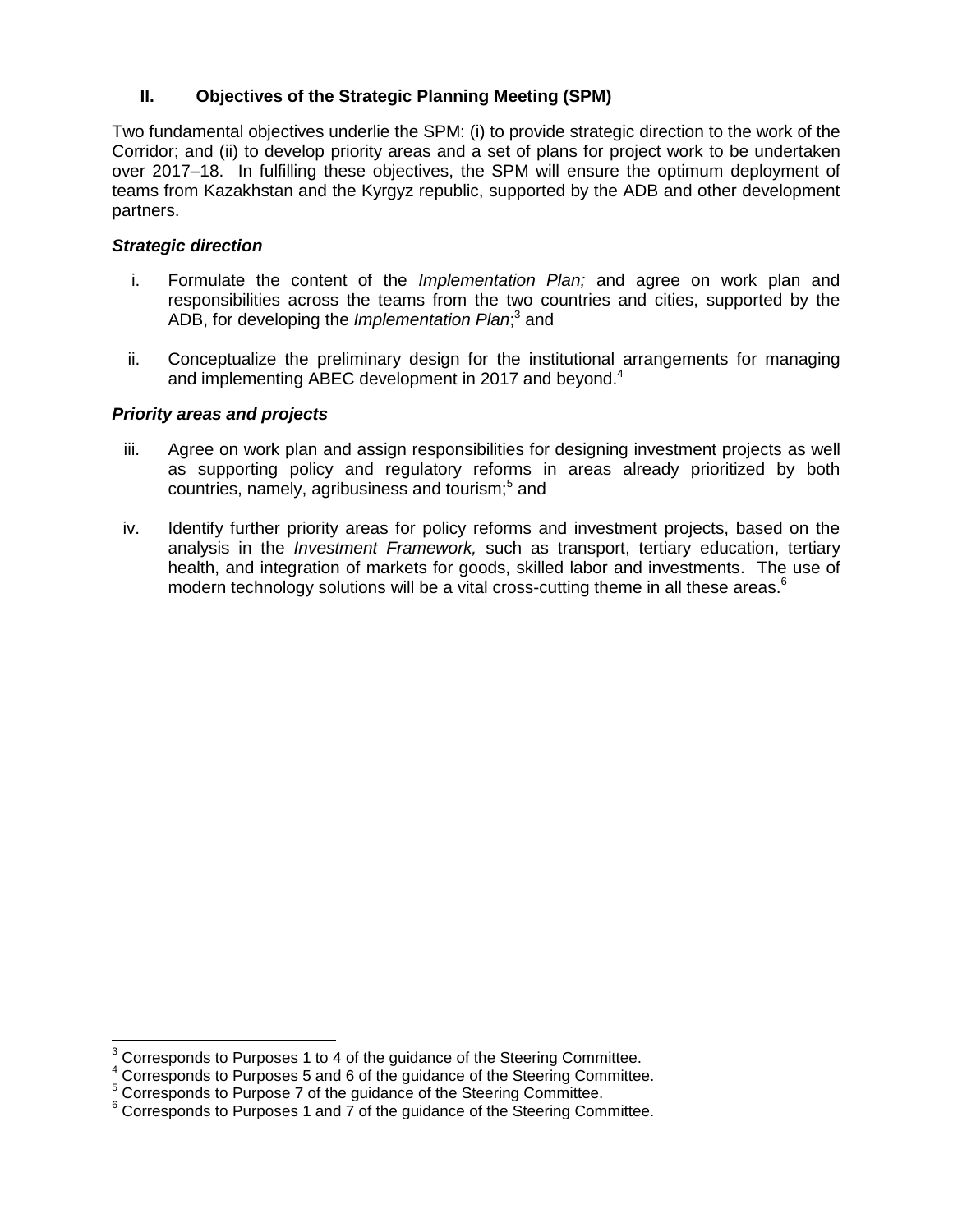**\_\_\_\_\_\_\_\_\_\_\_\_\_\_\_\_\_\_\_\_\_\_\_\_\_\_\_\_\_\_\_\_\_\_\_\_\_\_\_\_\_\_\_\_\_\_\_\_\_\_\_\_\_\_\_\_\_\_\_\_\_\_\_\_\_\_\_\_\_\_\_\_\_\_\_\_**

#### **Box: Preparing for the Meeting**

It is strongly suggested that delegates from each country come thoroughly prepared for addressing objectives of both strategic directions and priority areas and projects as outlined above. It is expected that the lead in the dialogue will be taken by country representatives, using the IF and this document for background purposes.

The dialogue will include presenting ideas and proposals on the *Implementation Plan,*  organizational and financial aspects as well as on preparing initiatives and projects that go much beyond just a project title. It is expected that an inter-active detailed discussion will take place by both sides to ascertain the continued relevance and place in the development of the ABEC. Delegates from relevant agencies will also need to discuss proposals from the other side in adequate detail to reach decision about whether or not to proceed and in what form.

To help the discussion under each agenda item, background information is provided under different Annexes to this document that also outline key issues for discussion.

**\_\_\_\_\_\_\_\_\_\_\_\_\_\_\_\_\_\_\_\_\_\_\_\_\_\_\_\_\_\_\_\_\_\_\_\_\_\_\_\_\_\_\_\_\_\_\_\_\_\_\_\_\_\_\_\_\_\_\_\_\_\_\_\_\_\_\_\_\_\_\_\_\_\_\_\_**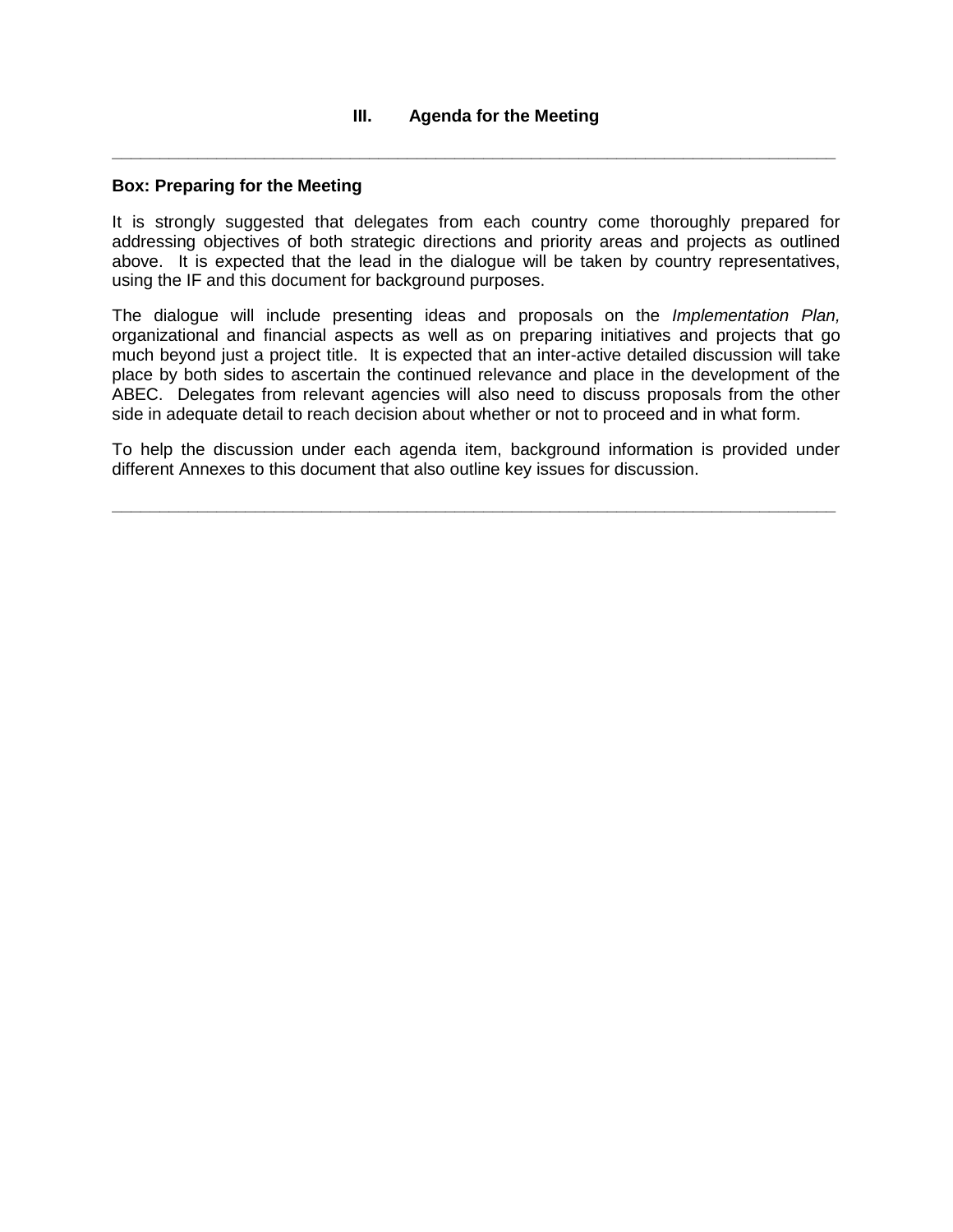# **ALMATY–BISHKEK ECONOMIC CORRIDOR Strategic Planning Meeting**

### **1–2 March 2017 Kuala Lumpur, Malaysia**

# **AGENDA**

|             | Wednesday, 1 March 2017 - Day One                                                                                                            |
|-------------|----------------------------------------------------------------------------------------------------------------------------------------------|
| 08:30-09:00 | Registration                                                                                                                                 |
| 09:00-12:30 | <b>Session I: Implementation Plan</b>                                                                                                        |
| 09:00-09:20 | <b>Welcome Address</b><br>Safdar Parvez, Director<br>Regional Cooperation and Operations Coordination Division (CWRC)                        |
|             | <b>Opening Remarks</b><br>Almas Baitenov, Deputy Director, Budget Investment and PPP Development<br>Department, Ministry of National Economy |
|             | Ernis Zarlykov, First Vice Mayor of Bishkek                                                                                                  |
| 09:20-09:30 | <b>Introduction to the Agenda</b><br>Pradeep Srivastava, Principal Economist, CWRC                                                           |
| 09:30-10:30 | The Implementation Plan: Purpose, Content, Priorities, Work Plan, and<br><b>Responsibilities (Annex I)</b>                                   |
|             | Chair: Safdar Parvez, Director, CWRC                                                                                                         |
|             | Facilitator: Pradeep Srivastava, Principal Economist, CWRC                                                                                   |
| 10:30-10:50 | Coffee Break - Photo Session                                                                                                                 |
| 10:50-11:50 | Institutional Aspects for the Management of the Corridor: General Aspects and<br>Staffing (Annex II)                                         |
|             | Chair: Ernis Zarlykov, First Vice Mayor of Bishkek                                                                                           |
|             | Facilitator: Saumya Mitra, Consultant, ADB                                                                                                   |
| 11:50-12:30 | <b>Discussion</b>                                                                                                                            |
|             | 12:30-14:00   Lunch (Serena Brasserie, Ground Floor, InterContinental)                                                                       |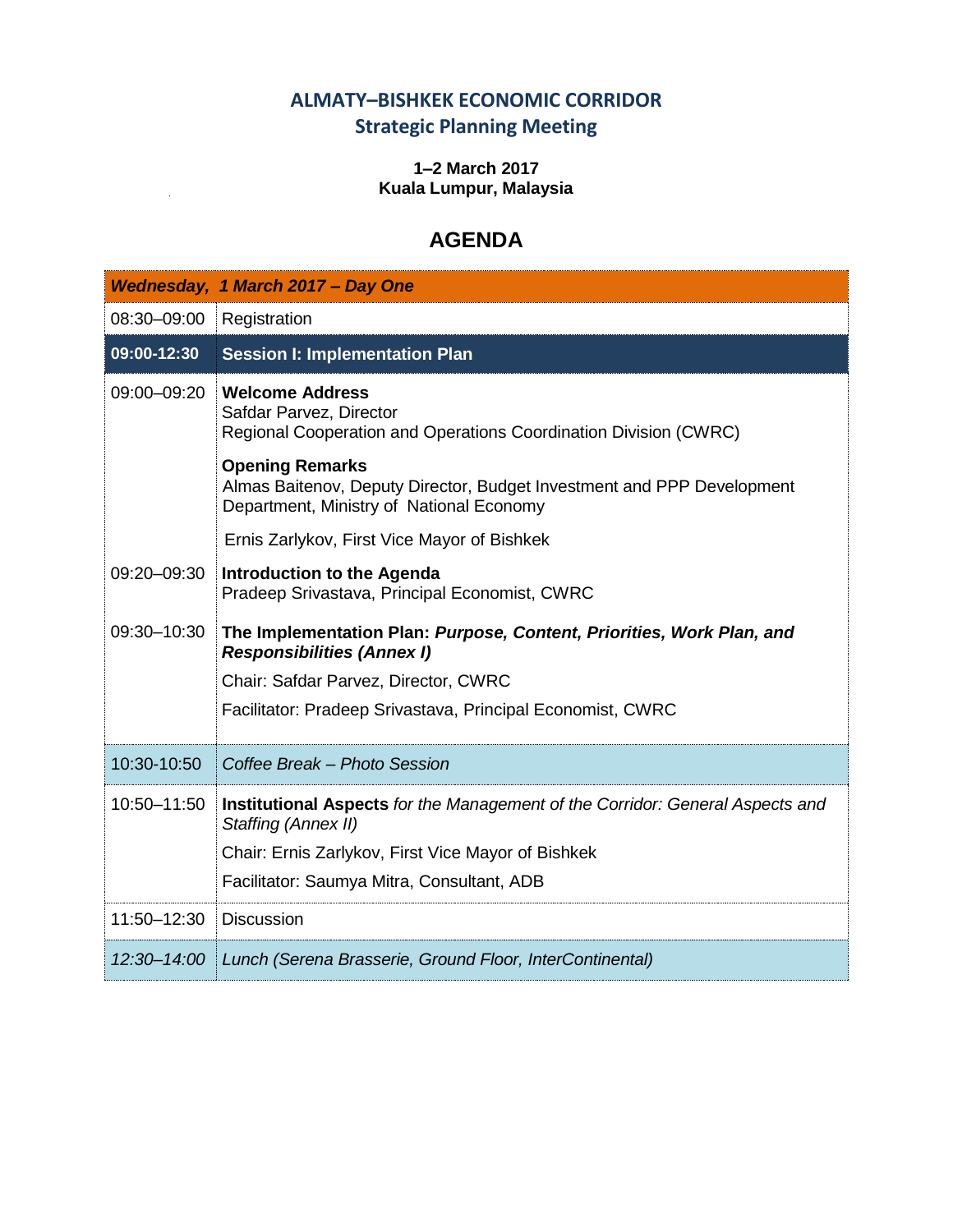| 14:00-15:15                      | <b>Institutional Aspects</b> for the Management of the Corridor: Financial Aspects and<br>Development Partners (Annex III)<br>Chair: Almas Baitenov, Deputy Director, Budget Investment and PPP Development<br>Department, Ministry of National Economy<br>Facilitator: Saumya Mitra, Consultant, ADB                                                                                   |  |
|----------------------------------|-----------------------------------------------------------------------------------------------------------------------------------------------------------------------------------------------------------------------------------------------------------------------------------------------------------------------------------------------------------------------------------------|--|
| 15:15-15:45                      | Coffee Break                                                                                                                                                                                                                                                                                                                                                                            |  |
| 15:45-17:15                      | <b>Session II: Tourism</b>                                                                                                                                                                                                                                                                                                                                                              |  |
| 15:45-16:45<br>16:45-17:15       | <b>Project Concepts, Work Plan and Responsibilities</b><br><b>Presentations by Country Delegations</b><br>Chair: Ernis Zarlykov, First Vice Mayor of Bishkek<br><b>Discussion</b>                                                                                                                                                                                                       |  |
| 18:30-20:30                      | ADB-hosted dinner (Serena Brasserie, Ground Floor, InterContinental)                                                                                                                                                                                                                                                                                                                    |  |
| Thursday, 2 March 2017 - Day Two |                                                                                                                                                                                                                                                                                                                                                                                         |  |
| 08:30-09:00                      | Registration                                                                                                                                                                                                                                                                                                                                                                            |  |
| 09:00-10:45                      | <b>Session III: Agriculture and Agribusiness</b>                                                                                                                                                                                                                                                                                                                                        |  |
|                                  |                                                                                                                                                                                                                                                                                                                                                                                         |  |
| 09:00-10:15                      | Value Chains, Branding, and the ABEC<br>Chair: Akmal Siddiq, Director, Environment, Natural Resources & Agriculture<br>Division (CWER)<br>Presentations:<br>Aigul Zhanserikova, Resource Speaker (Agricultural Policy Specialist)<br>Marat Beksultanov, Resource Speaker (Institutional Development Specialist)<br>Aman Khanna, Resource Speaker (Institutional Development Specialist) |  |
| 10:15-10:45                      | <b>Discussion</b>                                                                                                                                                                                                                                                                                                                                                                       |  |
| 10:45-11:00                      | <b>Coffee Break</b>                                                                                                                                                                                                                                                                                                                                                                     |  |
| 11:00-12:30                      | Session III (cont'd.): Agriculture and Agribusiness                                                                                                                                                                                                                                                                                                                                     |  |
| 11:00-12:00<br>12:00-12:30       | <b>Project Concepts, Work Plan and Responsibilities</b><br>Presentations by Country Delegations, ADB for ABEC early implementation<br>Chair: Akmal Siddiq, Director, Environment, Natural Resources & Agriculture<br>Division (CWER)<br><b>Discussion</b>                                                                                                                               |  |